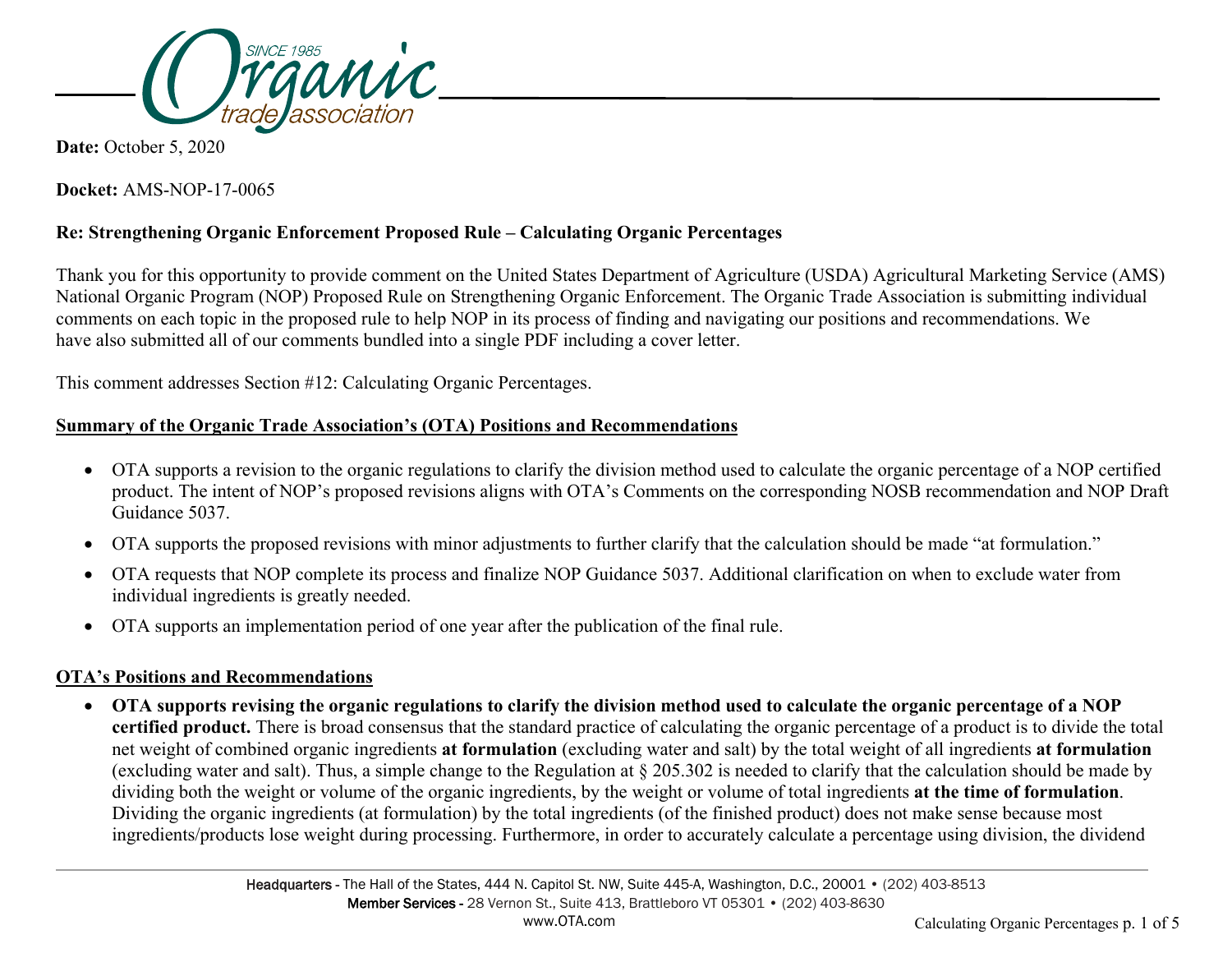

and the divisor must be units of the same kind. The intent of the proposed revisions aligns with OTA's Comments on the corresponding NOSB recommendation and NOP Draft Guidance 5037.

- **OTA supports the proposed revisions with minor adjustments to improve clarity around the exclusion of water and salt.** The proposal is consistent with the NOSB recommendation that informed Draft NOP 5037. However, the parenthetical placement of "(excluding water and salt)" may create confusion about whether the weight/volume of water and salt should be excluded as ingredients that are added to the product formulation (added by the certified operator making the product), or whether the weight/volume of water and salt should be excluded from each individual ingredient used in the product formulation (in addition to the water and salt added by the certified operator). The latter would be impractical in many cases and was never the intent of the NOSB recommendation. There are however some instances where water would need to be excluded from the ingredient; tea is a good example. First and foremost, OTA recommends minor revisions to improve the clarity and consistency by which certifying agents and certified operations will carry out the calculation process.
	- *Recommendation:* § 205.302(a)(1)-(3) Add the clause "at formulation" to both the 'dividend' and the 'divisor' to further clarify that the weight/volume of the organic ingredients as well as the weight/volume of the total ingredients should be determined at formulation. It is important that the units are consistent.
	- → *Recommendation:*  $§ 205.302(a)(2) -$  Remove the redundant words ("the ingredients") from the last sentence.

#### *See OTA's s requested revisions in Table 17*

- **OTA requests that NOP complete its process and finalize Draft NOP Guidance 5037.** Draft NOP Guidance 5037 was published and underwent a public comment period. However, the Guidance has not been finalized. With consideration of the public comments received, finalized Guidance is still needed to provide additional clarification that is not addressed by this proposed rule. Specifically, there is varying interpretation about the exclusion of water from individual ingredients that are used in a product formulation. There appears to be consistency around excluding water and salt when they are added to a product formulation as ingredients. Clarification is needed on when to exclude water from individual ingredients.
	- → Recommendation for Guidance: OTA requests that NOP complete its process and Finalize Guidance 5037.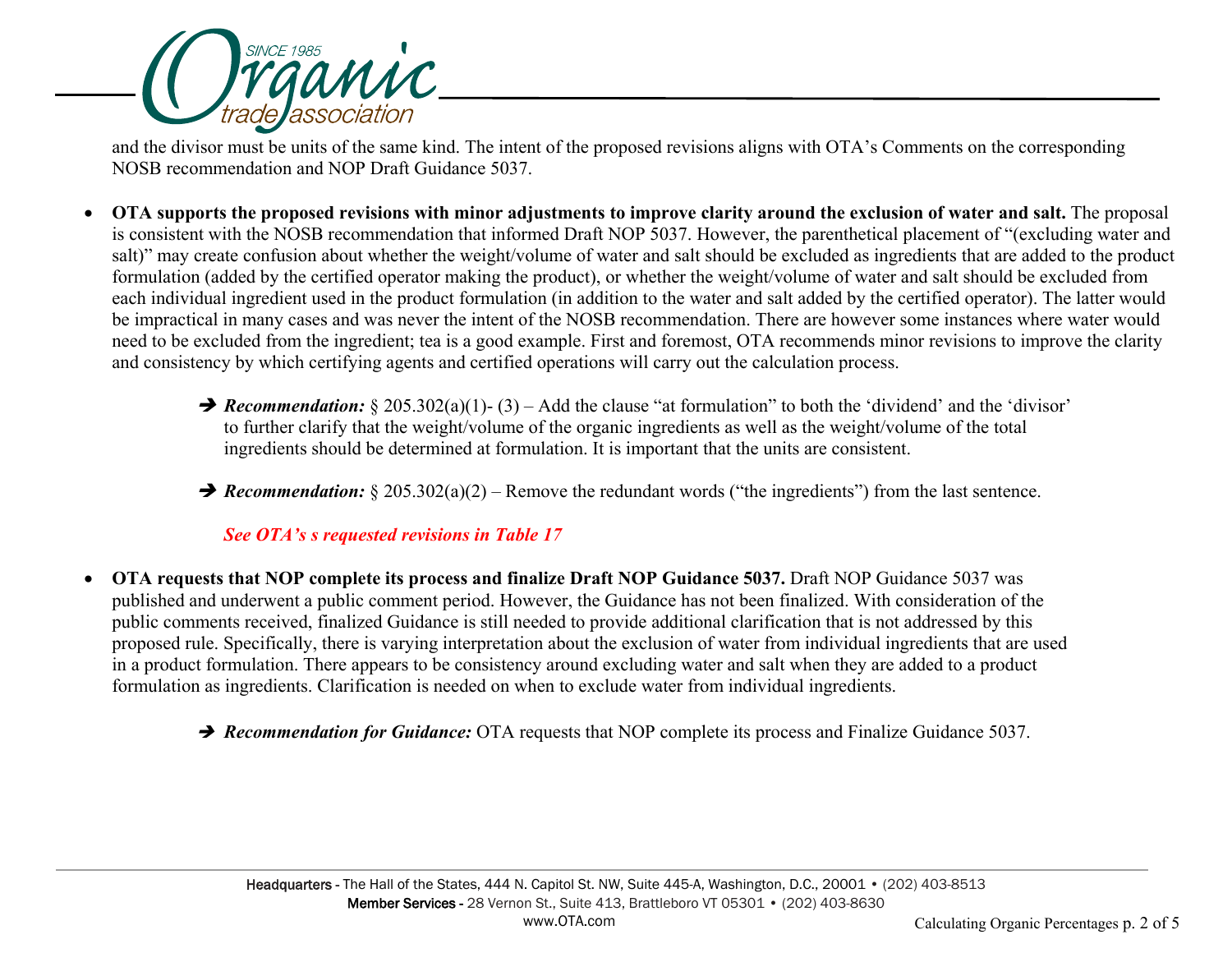

# **Table 17: OTA's Requested Revisions to the Proposed Rule and Recommendations for Guidance**

| <b>Action &amp;</b><br><b>Section</b> | <b>Proposed Rule Text</b>                                                                                                                                                           | Revisions and/or Guidance needed to implement OTA's Positions<br>and improve the quality, clarity and utility of the Proposed Rule.                                                                                                                                                                                                                                                                                                                                                                                                                                                                                                                                                                                                                                                                                                                                                                    |
|---------------------------------------|-------------------------------------------------------------------------------------------------------------------------------------------------------------------------------------|--------------------------------------------------------------------------------------------------------------------------------------------------------------------------------------------------------------------------------------------------------------------------------------------------------------------------------------------------------------------------------------------------------------------------------------------------------------------------------------------------------------------------------------------------------------------------------------------------------------------------------------------------------------------------------------------------------------------------------------------------------------------------------------------------------------------------------------------------------------------------------------------------------|
| 205.302(a)(1)                         | Dividing the total net weight (excluding water and salt)<br>of combined organic ingredients at formulation by the<br>total weight (excluding water and salt) of all<br>ingredients. | <b>Revisions needed:</b><br>Clarification is needed to ensure that the calculation is<br>$\bullet$<br>performed "at formulation." The weight/volume of the organic<br>ingredients as well as the weight/volume of all ingredients<br>should be determined "at formulation" rather than after the<br>product is processed. OTA recommends adding "at<br>formulation" to both the dividend and the divisor. It is<br>important that the units are consistent.<br>The parenthetical placement of "(excluding water and salt)"<br>$\bullet$<br>may create confusion about whether the weight/volume of<br>water and salt should be excluded as ingredients that are added<br>to the product formulation (added by the certified operator<br>making the product), or, whether the weight/volume of water<br>and salt should be excluded from each individual ingredient<br>used in the product formulation. |
|                                       | water and salt) by the total weight (excluding water and salt) of all ingredients at formulation (excluding water and salt).                                                        | <b>Guidance needed:</b> Finalized NOP 5037 Guidance is still needed to<br>provide additional clarification that is not addressed by this proposed<br>rule. Specifically, there is varying interpretation about the exclusion of<br>water from individual ingredients that are used in a product<br>formulation. There appears to be consistency around excluding water<br>and salt when they are added as ingredients to the product formulation.<br>OTA Requested Revision: Dividing the total net weight (excluding water and salt) of combined organic ingredients at formulation (excluding                                                                                                                                                                                                                                                                                                        |
| 205.302(a) (2)                        | Dividing the fluid volume of all organic ingredients<br>(excluding water and salt) at formulation by the fluid<br>volume of all ingredients (excluding water and salt) if           | <b>Revision needed:</b> The proposed revision to the last sentence is<br>redundant and/or not clear ("ingredients and all ingredients"). OTA's                                                                                                                                                                                                                                                                                                                                                                                                                                                                                                                                                                                                                                                                                                                                                         |

Headquarters - The Hall of the States, 444 N. Capitol St. NW, Suite 445-A, Washington, D.C., 20001 • (202) 403-8513 Member Services - 28 Vernon St., Suite 413, Brattleboro VT 05301 • (202) 403-8630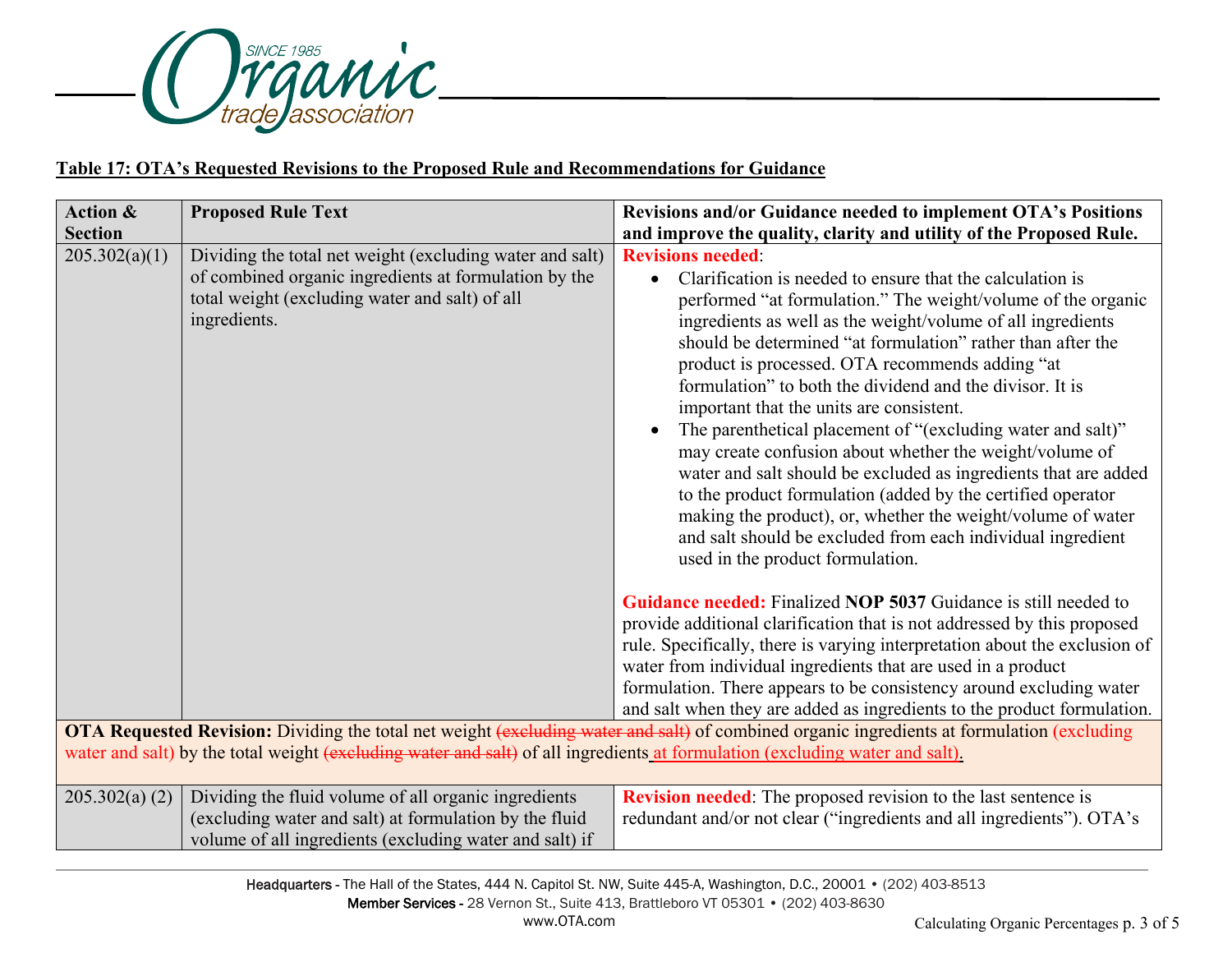

|                                                                                                                                                     | the product and ingredients are liquid. If the liquid                                                                  | recommended revision will simplify the sentence and make it                                                                                         |  |  |
|-----------------------------------------------------------------------------------------------------------------------------------------------------|------------------------------------------------------------------------------------------------------------------------|-----------------------------------------------------------------------------------------------------------------------------------------------------|--|--|
|                                                                                                                                                     | product is identified on the principal display panel or                                                                | consistent with the NOSB recommendation.                                                                                                            |  |  |
|                                                                                                                                                     | information panel as being reconstituted from                                                                          |                                                                                                                                                     |  |  |
|                                                                                                                                                     | concentrates, the calculation should be made based on                                                                  | (2) Dividing the fluid volume of all organic ingredients (excluding                                                                                 |  |  |
|                                                                                                                                                     | single-strength concentrations of the ingredients and all                                                              | water and salt) by the fluid volume of <i>all ingredients</i> (excluding water                                                                      |  |  |
|                                                                                                                                                     | ingredients.                                                                                                           | and salt) if the product and ingredients are liquid. If the liquid product                                                                          |  |  |
|                                                                                                                                                     |                                                                                                                        | is identified on the principal display panel or information panel as                                                                                |  |  |
|                                                                                                                                                     |                                                                                                                        | being reconstituted from concentrates, the calculation should be made                                                                               |  |  |
|                                                                                                                                                     |                                                                                                                        | on the basis of single-strength concentrations of all the ingredients.                                                                              |  |  |
| <b>OTA Requested Revision</b> : (2) Dividing the fluid volume of all organic ingredients (excluding water and salt) at formulation (excluding water |                                                                                                                        |                                                                                                                                                     |  |  |
| and salt) by the fluid volume of all ingredients at formulation (excluding water and salt) if the product and ingredients are liquid. If the liquid |                                                                                                                        |                                                                                                                                                     |  |  |
| product is identified on the principal display panel or information panel as being reconstituted from concentrates, the calculation should be made  |                                                                                                                        |                                                                                                                                                     |  |  |
| on the basis of based on single-strength concentrations of the ingredients and finished product all the ingredients.                                |                                                                                                                        |                                                                                                                                                     |  |  |
|                                                                                                                                                     |                                                                                                                        |                                                                                                                                                     |  |  |
| 205.302(a)                                                                                                                                          | For products containing organically produced                                                                           | <b>Revision needed:</b> Minor revisions are needed to further clarify the                                                                           |  |  |
| (3)                                                                                                                                                 | ingredients in both solid and liquid form, dividing the                                                                | exclusion of water and salt, and that the calculation should be made                                                                                |  |  |
|                                                                                                                                                     |                                                                                                                        |                                                                                                                                                     |  |  |
|                                                                                                                                                     | combined weight of the solid organic ingredients and                                                                   | "at formulation."                                                                                                                                   |  |  |
|                                                                                                                                                     | the weight of the liquid organic ingredients (excluding                                                                |                                                                                                                                                     |  |  |
|                                                                                                                                                     | water and salt) at formulation by the total weight                                                                     | <i>Note the NOSB recommendation):</i> (3) For products containing                                                                                   |  |  |
|                                                                                                                                                     | (excluding water and salt) of all ingredients.                                                                         | organically produced ingredients in both solid and liquid form,                                                                                     |  |  |
|                                                                                                                                                     |                                                                                                                        | dividing the combined weight of the solid ingredients and the weight                                                                                |  |  |
|                                                                                                                                                     |                                                                                                                        | of the liquid ingredients (excluding water and salt) by the total weight                                                                            |  |  |
|                                                                                                                                                     |                                                                                                                        | (excluding water and salt) of all ingredients.                                                                                                      |  |  |
|                                                                                                                                                     |                                                                                                                        | <b>OTA Requested Revision:</b> (3) For products containing organically produced ingredients in both solid and liquid form, dividing the combined    |  |  |
|                                                                                                                                                     | and salt) by the total weight (excluding water and salt) of all ingredients at formulation (excluding water and salt). | weight of the solid organic ingredients and the weight of the liquid organic ingredients (excluding water and salt) at formulation (excluding water |  |  |